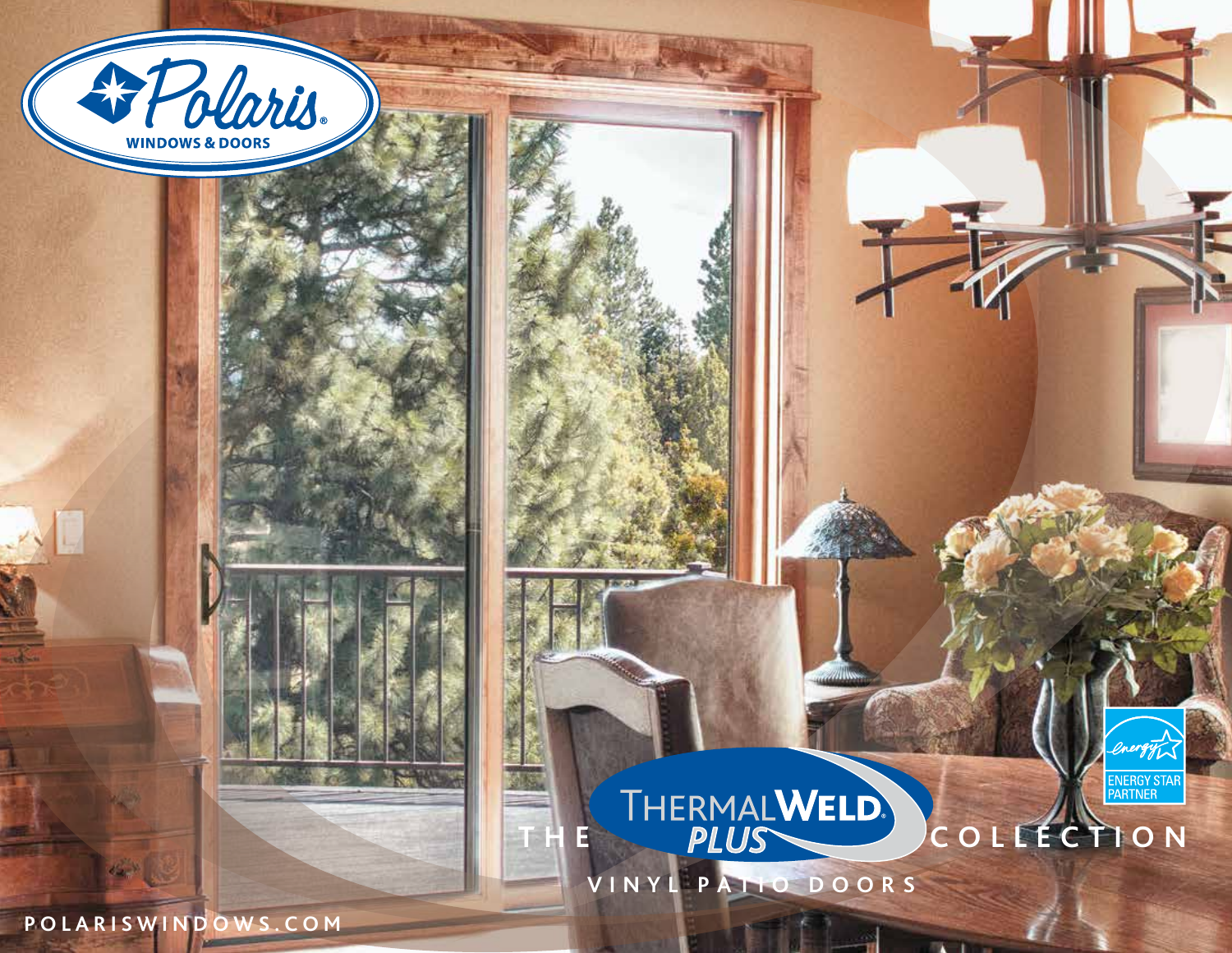## **CUSTOM SIZES**

**two panel widths - 36" to 94 7/8" three panel widths - 95" to 142 7/8" max height - 84"**

## **STANDARD SIZES**



**5'0" x 6'8" 6'0" x 6'8"**





**8'0" x 6'8" 9'0" x 6'8"**



**12'0" x 6'8"**

### **OPEN + SHUT**

How would you like your door to operate as viewed from outside? Two panel - left or right panel glides Three panel - center panel glides left or right

# **ENERGY EFFICIENCY EASE OF O PERATION + OWNERSHIP LIMITED LIFETIME WARRANTY**

### **FEATURES + BENE FITS**

Fusion welded 4 3/4" frame and sash corners. Aluminum rebar in interlock stiles and lock stile Stainless steel roller track

Additional lock point with kick lock allows secure partial opening.

Foam filled main frame extrusions.\*

Door panels interlock and meet at main frame with weather-stripping.

1"energySMART® Intercept® insulating glass.

Ask about ENERGY STAR® qualified glass package upgrades.

## **BENEFITS OF VINYL**

Vinyl formulation retains its smooth surface and color.

When measuring the rate of heat flow through a patio door; vinyl performs as well or better than framing materials like wood or aluminum.

Your pristine Polaris patio door will be energy efficient and maintenance free for a lifetime.

## **SCREEN**

Our extruded aluminum screen frames are stronger than roll formed frames. Fiberglass screen standard. *See back for more screen options*

## **EXTERIOR PAINT\* 20 YEAR WARRANTY agains t fading, peeling or blis tering**

Unique, high-performance exterior coating specially formulated for PVC Semi gloss finish • Color matched contour internal grids, caulk & coil‡ options Crack & impact resistant • Touch-up paint included • Lead time 4-6 weeks AAMA testing ensures that coating resists strong solvents, heat gain and thermal shock ‡ Muntin color may be affected by glass coatings, such as Low-E. Coil not exact match

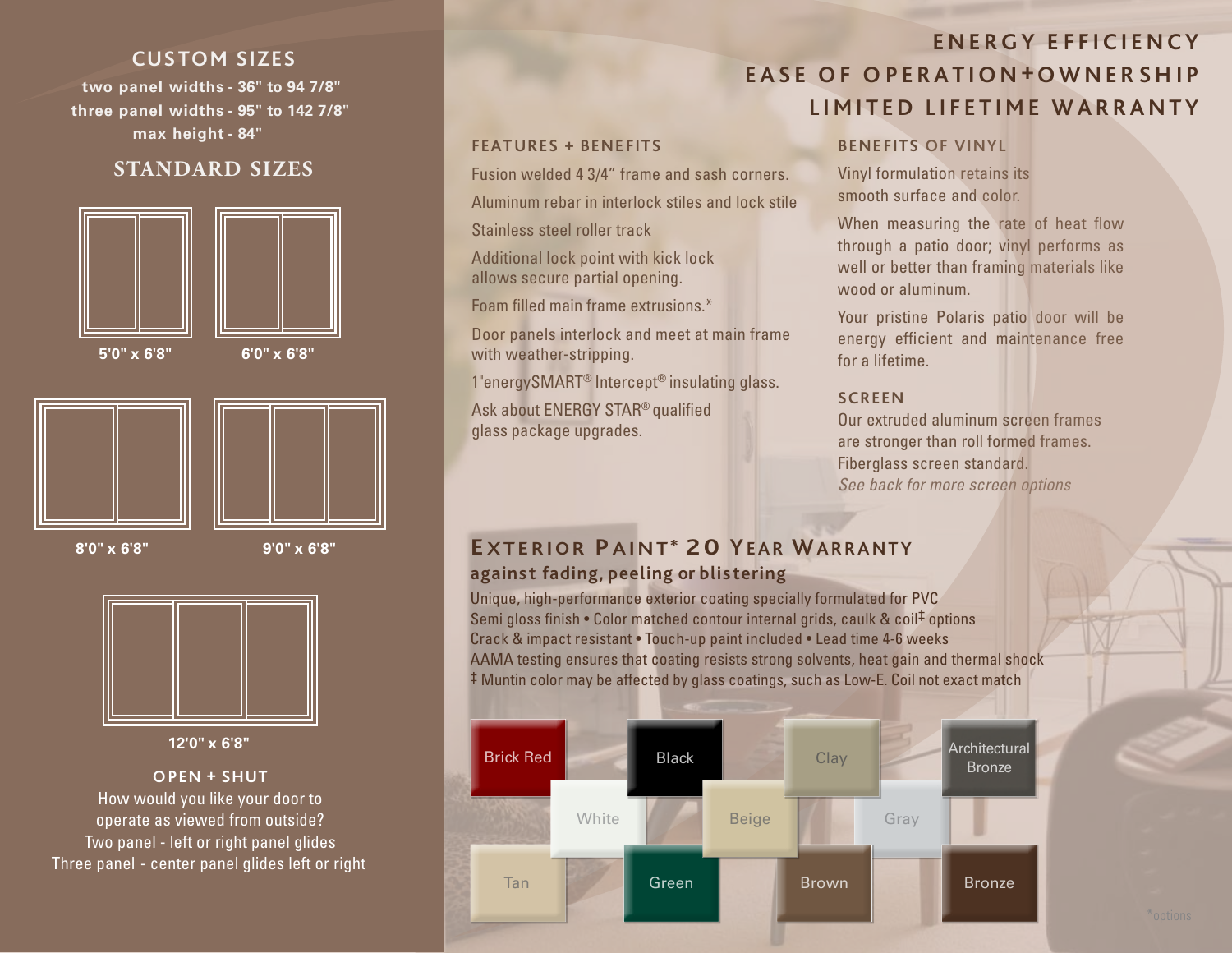